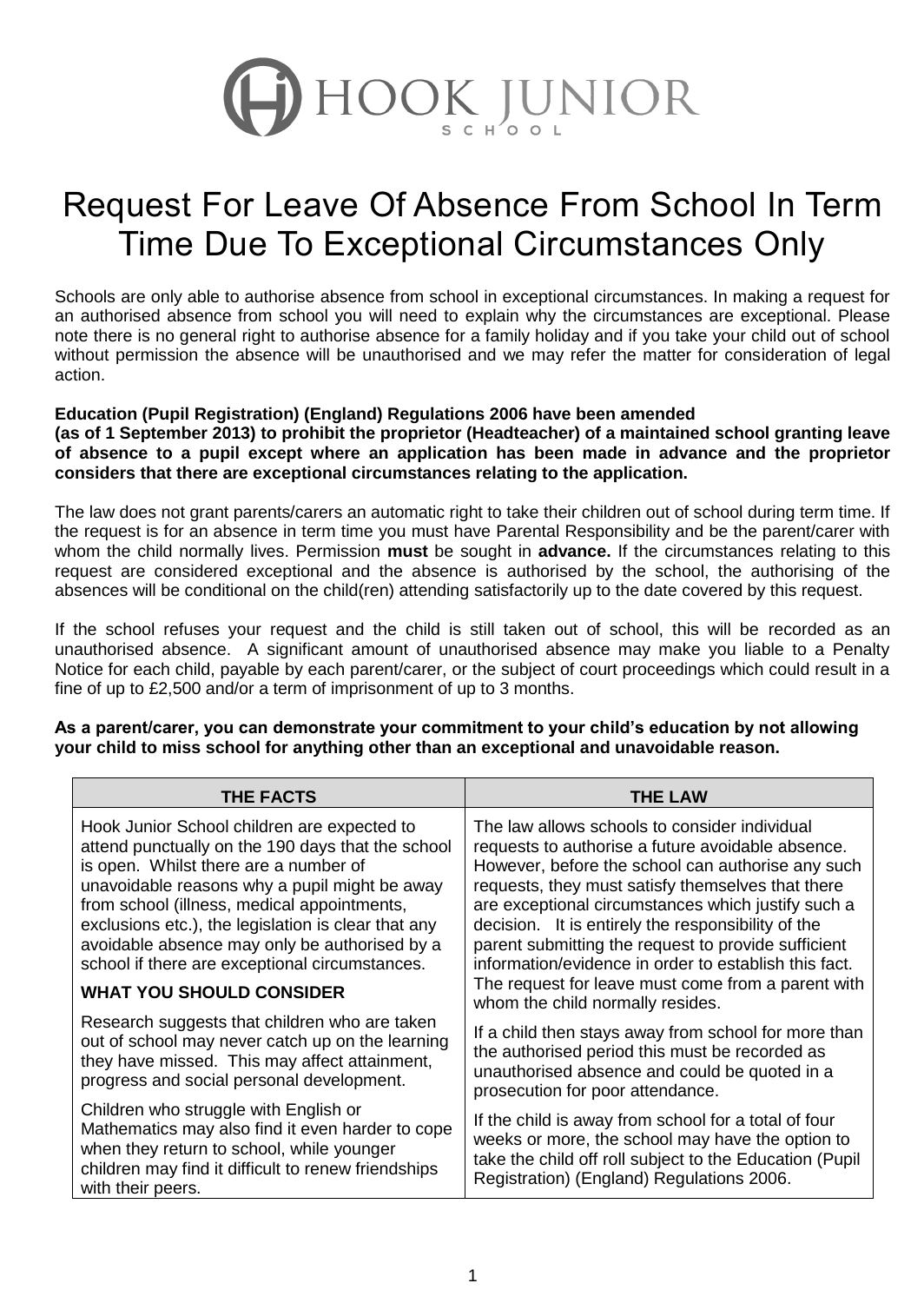# HOOK JUNIOR

| <b>THE LAW</b>                                                                                                                                                                                                                                                                                   |
|--------------------------------------------------------------------------------------------------------------------------------------------------------------------------------------------------------------------------------------------------------------------------------------------------|
| In the case of unexpected extended absence, it is<br>advisable that the parent fully informs the school as<br>to the reasons. If a child is removed from roll, there<br>is no guarantee that the child will regain a place at<br>the school.                                                     |
|                                                                                                                                                                                                                                                                                                  |
| Other examples of absence from school that<br>will not be authorised:<br>Any type of shopping<br>• Looking after siblings or unwell parents<br>• Minding the house<br><b>Birthdays</b><br>• Resting after a late night<br>• Relatives visiting or visiting relatives<br>■ Holidays<br>■ Weddings |
|                                                                                                                                                                                                                                                                                                  |

**The law requires parents to ensure their children receive an efficient full time education, and every minute of every day is important; every day matters. Please help them not to miss any of this valuable time.**

We hope that when you have read this document you will consider that your child's education is too important to allow them to miss school for avoidable reasons.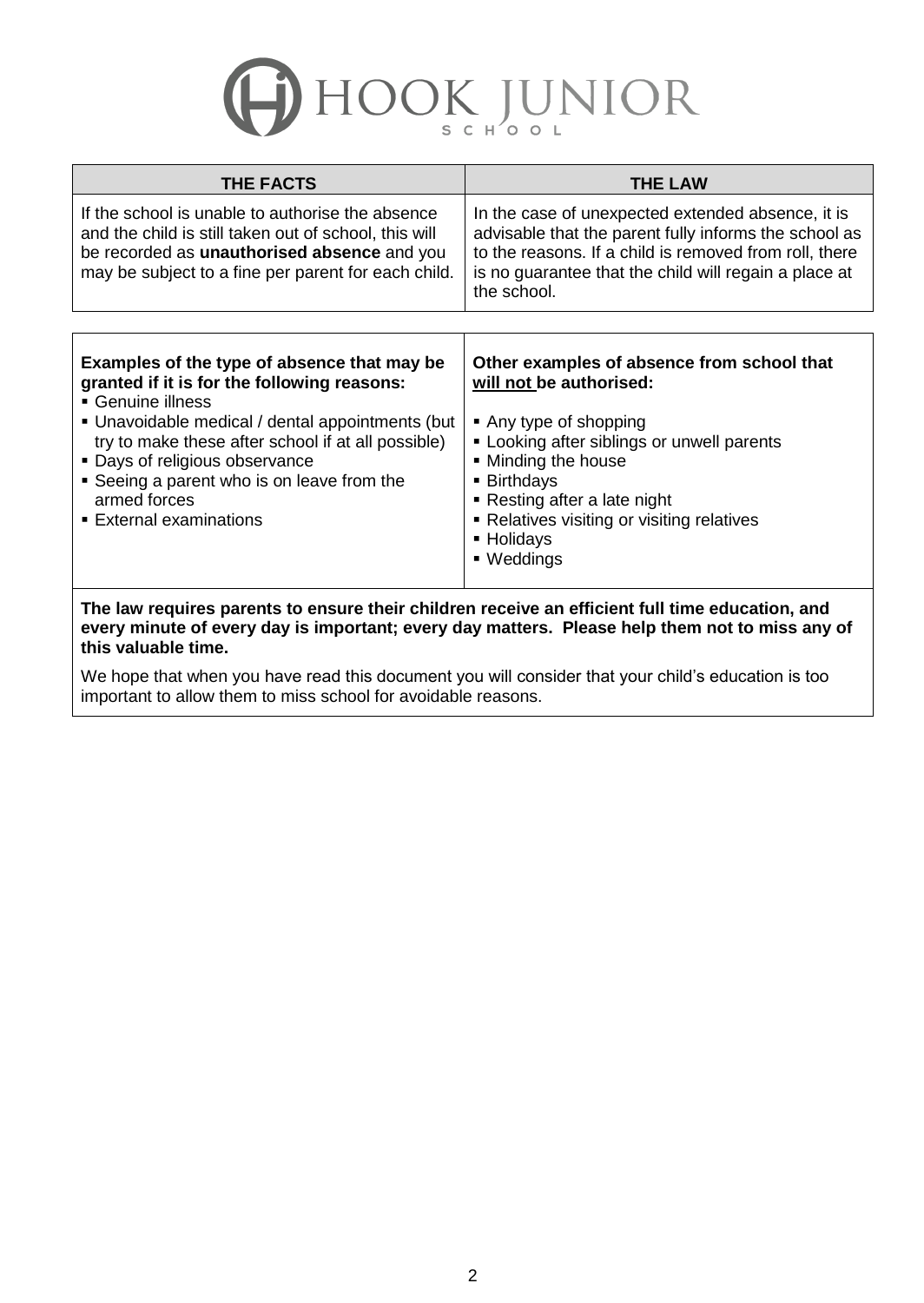

### **Request for Leave of Absence from school in term time due to exceptional circumstances only**

**PLEASE NOTE: This leave of absence form serves as a Penalty Notice Warning Letter to Parents/Carers. Any unauthorised absence during this period of time may be subject to a penalty notice for non-attendance being issued.**

**You are advised not to make any arrangements until your request has been considered.**

| Section A - to the Headteacher                                          |  |  |                              |  |  |
|-------------------------------------------------------------------------|--|--|------------------------------|--|--|
| I wish to apply for                                                     |  |  |                              |  |  |
|                                                                         |  |  | Class: _____________________ |  |  |
| To be authorised as absent from school (please include dates and time): |  |  |                              |  |  |
|                                                                         |  |  | (inclusive dates)            |  |  |
| Number of school days                                                   |  |  |                              |  |  |

#### **Section B**

Please explain why you are applying for an authorised absence and the **circumstances** which make your **application exceptional** and why the leave cannot be taken within the normal 13 weeks annual holiday your child already has from school. If you are requesting authorisation to attend a specific event please confirm the date of the event and explain your travel arrangements. If you require additional space please continue on the other side of the page.

| <b>Section C</b>                                                                                                         |  |  |  |
|--------------------------------------------------------------------------------------------------------------------------|--|--|--|
| I/we have parental responsibility for the child named below. The information I/we have given on this form is<br>correct. |  |  |  |
|                                                                                                                          |  |  |  |
|                                                                                                                          |  |  |  |
|                                                                                                                          |  |  |  |